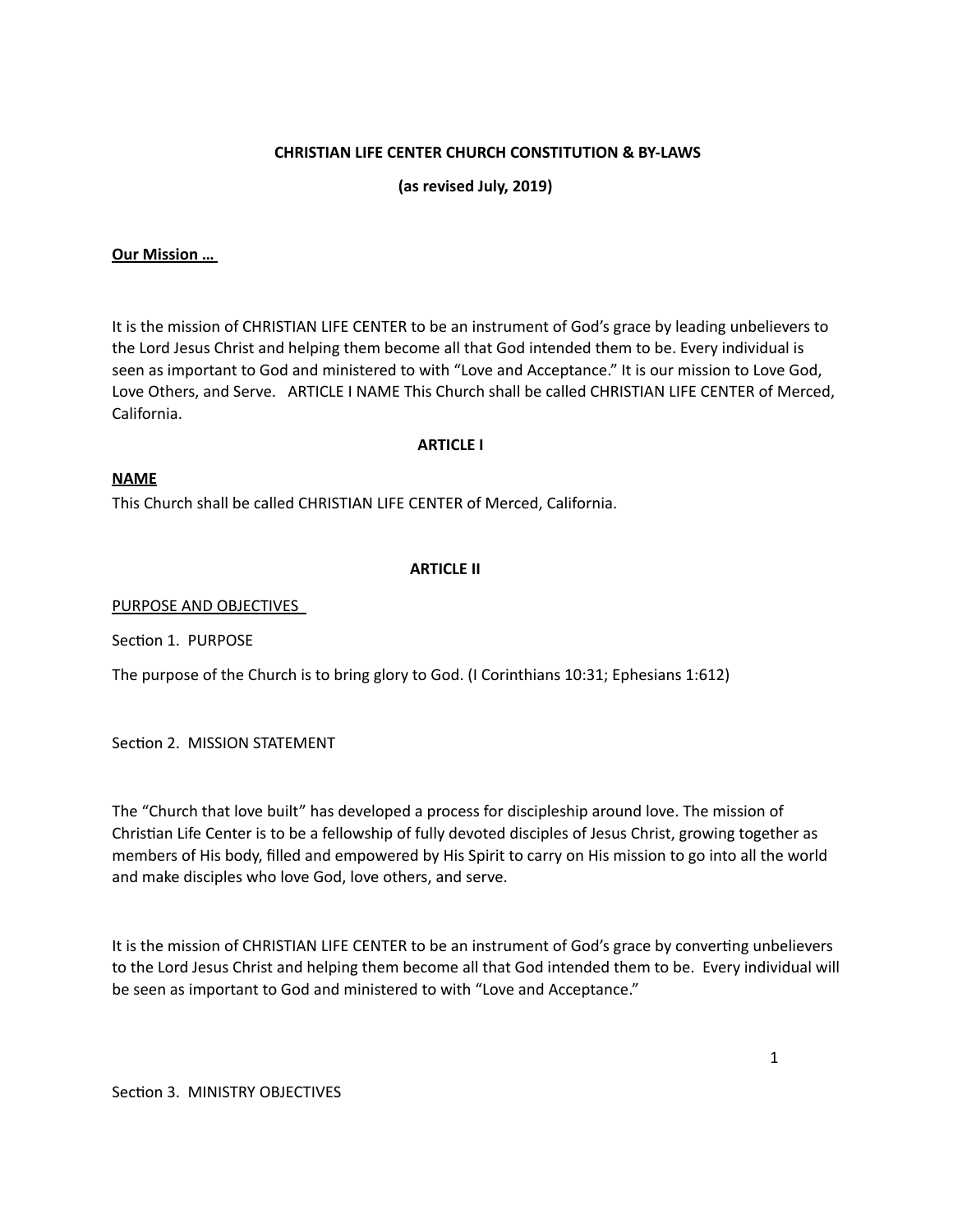1. EVANGELISM/MISSIONS - "To share the good news of Jesus Christ with as many people as possible in our community and throughout the world." (Matthew 28: 1820; Acts 1:8; 2 Peter 3:9).

2. EDUCATION - "To help members develop toward full Christian maturity and train them for effective ministry. To promote personal, spiritual growth and discipleship through Bible teaching." (Ephesians 4:11-13; Matthew 28:20; 2 Timothy 2:2).

3. WORSHIP - "To participate in public worship services together and to maintain personal daily devotions." (John 4:24).

4. MINISTRY/SERVICE - "To serve unselfishly, in Jesus' name, meeting the physical, emotional and spiritual needs of those in our Church, community and the world." (1 Peter 4:10-11; Matthew 25:34-40; 1 Thessalonians 5:11; Galatians 5:13).

5. FELLOWSHIP - "To encourage, support and pray for each other as members of the family of God. To share our lives together." (1 John 1:7; Acts 2:44-47; Hebrews 10:23-25; Romans 15:5, 7; John 13:34-35). This Church seeks to benefit the people of the Christian Life Center by providing opportunities for spiritual, physical, intellectual, social and cultural development. (Luke 2:52).

# Section 4. BASIC BELIEFS

1. The Bible is our all-sufficient rule for faith and practice. Therefore, this doctrinal statement is intended only as a basis of fellowship among us (i.e. that we all speak the same thing). (1 Corinthians 1:10, Acts 2:42). The human phraseology in this statement is not inspired nor contended for, but the truth set forth is held to be essential. No claim is made that it contains all Biblical Truth, only that it covers our present needs as to these fundamental matters.

2. The Scriptures, both the Old and the New Testaments, are inspired of God and are the revelation of God to man; the infallible, authoritative rule of faith and conduct.

3. The One True God has revealed Himself as the eternally self-existent "I am," the Creator of all things and the Redeemer of mankind. He has further revealed Himself as Father, Son and Holy Spirit.

4. The Scriptures declare the Deity of the Lord Jesus Christ and set Him forth as the eternal Son of God. They further declare:

a) His Virgin birth.

b) His sinless life.

c) His miracles.

d) His substitutionary work on the cross.

- e) His bodily resurrection from the dead.
- f) His exaltation to the right hand of God.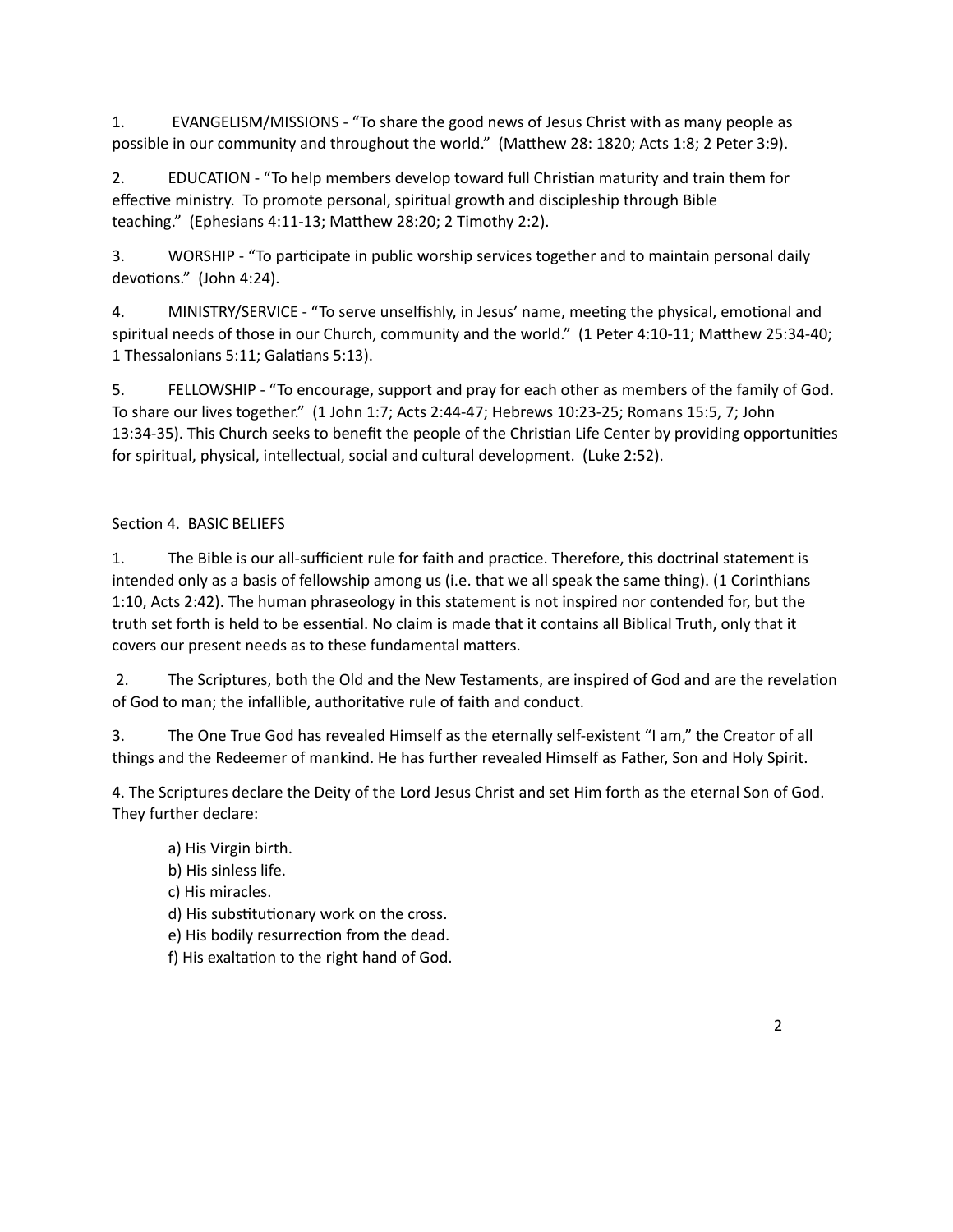g) His sending forth the Holy Spirit on the day of Pentecost.

h) His promise to personally return and receive His Church unto Himself.

5. Man was created in the image and after the likeness of God and was therefore sinless. However, man by voluntary transgression incurred physical and spiritual death.

6. Man's only hope of salvation is through the shed blood of Jesus Christ. a) Salvation is received through repentance of sin and faith in the complete atoning work of Jesus Christ. b) The inward evidence of salvation is the direct witness of the Holy Spirit. The outward evidence is a life of righteousness and true holiness.

7. The Ordinances of the Church are Baptism in water and Holy Communion.

a) Baptism in water is commanded in Scripture. All who repent and believe on Jesus Christ as Savior and Lord are to be baptized.

b) The Lord's Supper, consisting of bread and the fruit of the vine, is the symbol expressing our sharing the divine nature of our Lord Jesus Christ. It is a memorial of His suffering and death; a prophecy of His second coming; and is enjoined on all believers "till He come!"

8. All believers are entitled to and should expect to seek the Baptism in the Holy Spirit according to the command of our Lord Jesus Christ and the teachings of Scripture. With it comes the endowment of power for life and service including the bestowing of the gifts and their uses in the work of the ministry.

9. Sanctification is the act of separation unto God. It is realized in the believer by recognizing his identification with Christ in His death and resurrection, and by faith reckoning daily upon the fact of that union, and by offering every faculty continually to God.

10. The Church is the Body of Christ, the habitation of God through the Spirit. Each believer, born of the Spirit, is an integral part of the Body of Christ and therefore of the Church.

11. Healing for the whole person is an integral part of the Gospel and is provided for in the atonement. 

12. The resurrection of the dead in Christ and their translation together with those who are alive and remain unto the coming of the Lord is the imminent and blessed hope of the Church.

13. There will be a final judgement when whosoever is not found written in the Book of Life will be consigned to everlasting punishment.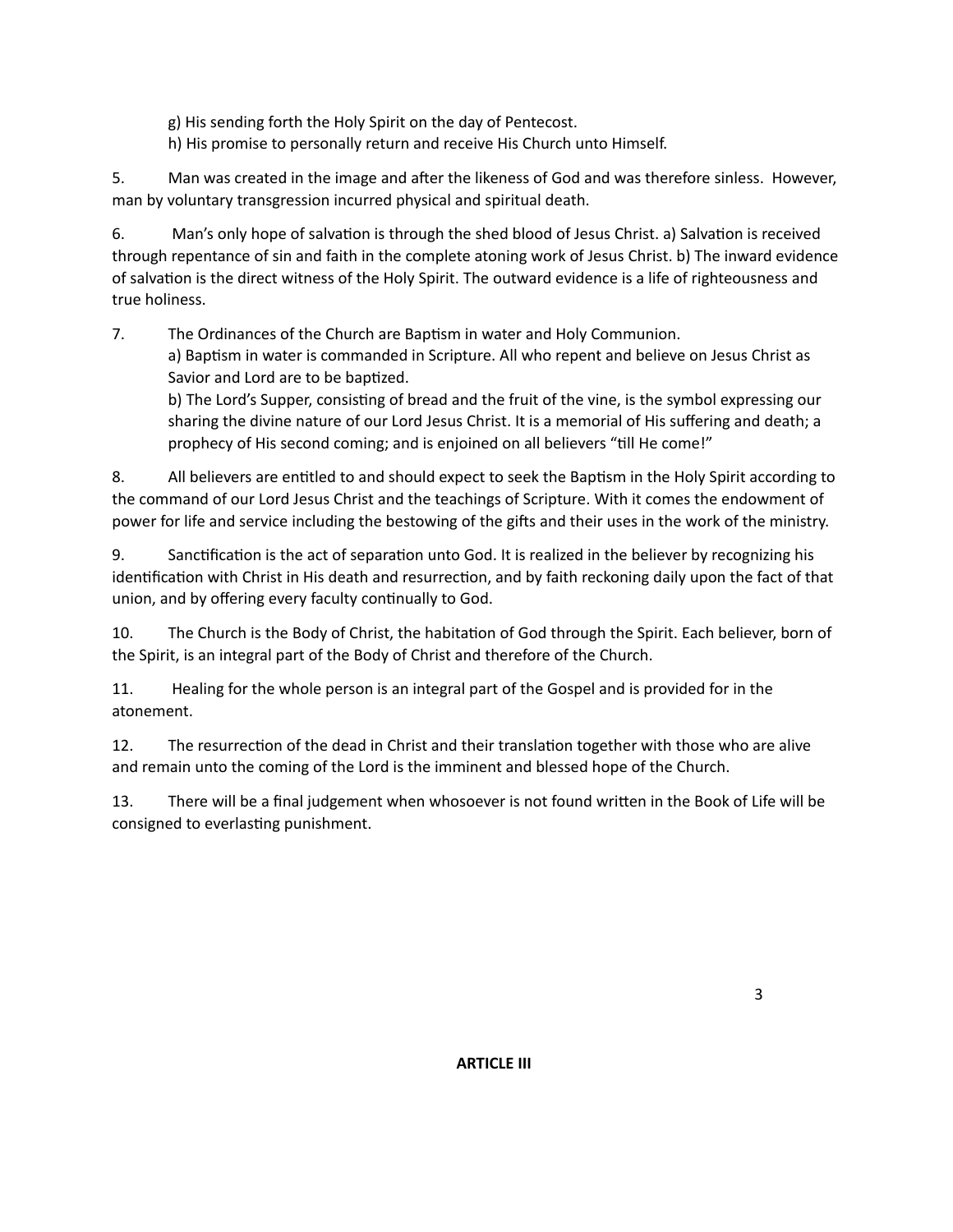## COVENANT

The covenant by which this Church exists, as a distinct body, and which every member accepts is as follows: 

- ACKNOWLEDGING JESUS CHRIST TO BE OUR SAVIOR AND LORD;
- ACCEPTING THE HOLY SCRIPTURES, BOTH OLD AND NEW TESTAMENTS, AS VERBALLY INSPIRED AS OUR RULE OF FAITH AND PRACTICE;
- RECOGNIZING THE PRIVILEGE AND DUTY OF UNITING OURSELVES FOR CHRISTIAN FELLOWSHIP;
- PARTICIPATION IN CHRISTIAN ORDINANCES;
- THE PUBLIC WORSHIP OF GOD AND THE ADVANCEMENT OF HIS CHURCH ON EARTH;

WE DO NOW, in the sight of God and invoking His blessing, solemnly covenant and agree with each other to associate ourselves to be a Church of the Lord Jesus Christ, as warranted by the Word of God.

WE AGREE to maintain the instructions of the gospel, to submit ourselves to the orderly administration of the affairs of the Church, and to walk together in brotherly love. We agree and maintain that the covenant of marriage is between a man and a woman only, as written in the Bible (Matt. 19, 4&5). This church will not accept anything other. As such, all weddings are to be considered as Christian Worship Services. Therefore, the pastors and staff of Christian Life Center may only officiate at a wedding ceremony for those couples having a Biblical right to marry.

THIS WE DO, depending upon the aid of our Heavenly Father, who so loved the world that He gave His only begotten Son for our salvation, and of Jesus Christ, who has redeemed us with His blood, and of the Holy Spirit, our Comforter and Guide. We understand the basic content of our preaching and teaching to be THE BIBLE, THE WHOLE BIBLE, AND NOTHING BUT THE BIBLE. THE TRUTH THAT SETS US FREE!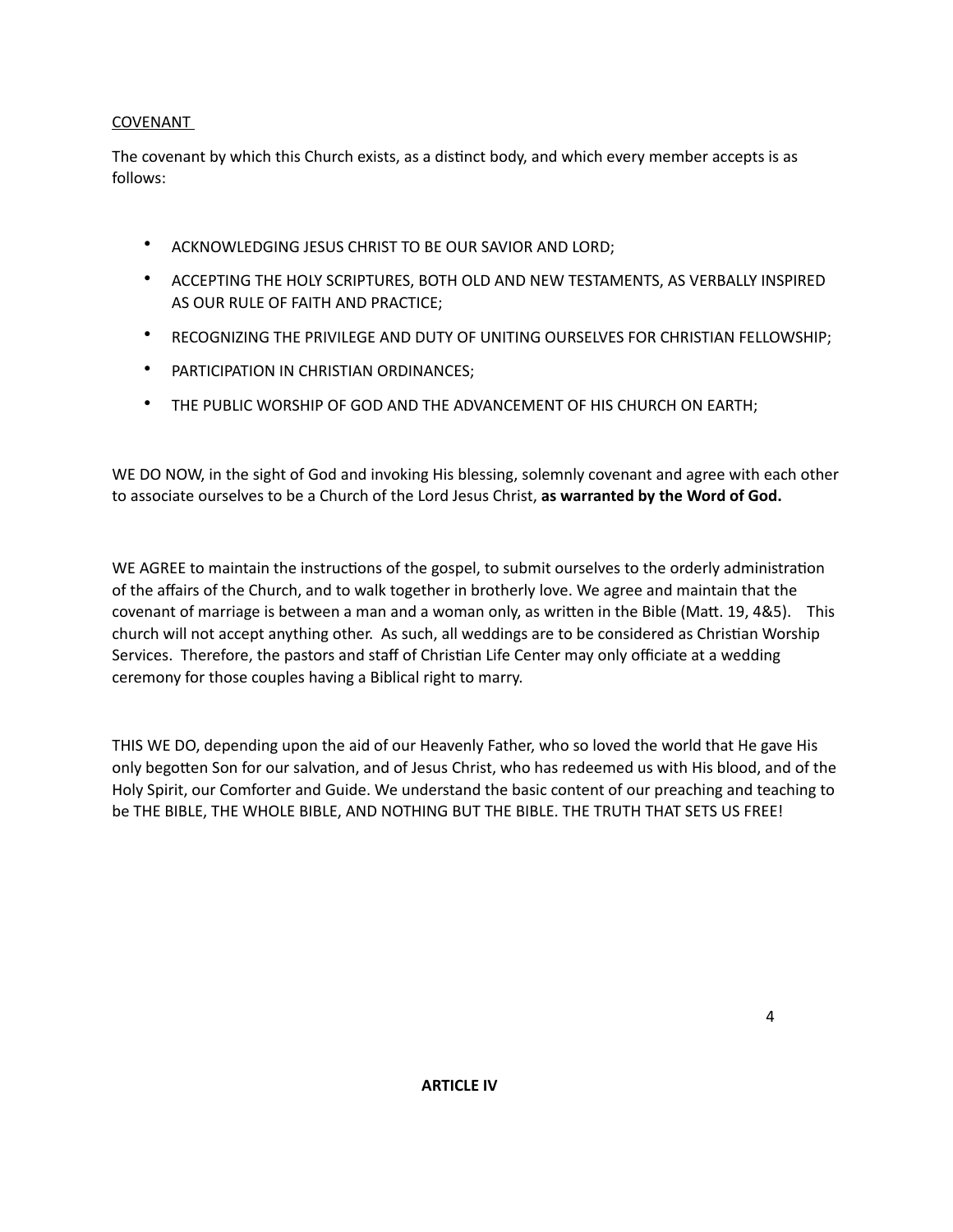### AUTHORITY

### Section 1. GOD'S WORD

The ultimate authority and total information on what we, as a Church, should do and be is found in God's Word, the Bible (II Timothy 3:16-17). We believe in the verbal inspiration of the 66 books of the Old and New Testaments, and because they are without error in the original autographs, we accept them as our rule of faith and practice.

## Section 2. MEMBERS OF THE CHURCH

The members of this Church are responsible to choose their Elders in accordance with Articles VI and VII of this Constitution, and bear responsibility for the stewardship of the facilities and equipment owned by this Church.

affirmation is necessary for the annual budget and the purchase of real property and buildings which the Church and its related ministries will own and use. Congregational affirmation is necessary to amend this Constitution, to remove an Elder without cause, to dispose of assets, to amend the Articles of Incorporation, to adopt or amend a merger agreement, or to voluntarily elect to wind up and dissolve the Church.

## Section 3. INCORPORATION LAWS

The Church is incorporated and chartered under the laws of the State of California.

# Section 4. PROPERTY AND FACILITIES

The title to all real property of the Church shall be in the name of the Church and no member or group of members shall have any individual property rights in the assets of the Church. The property and facilities of this Church are dedicated to its purpose and objectives. Upon the liquidation, dissolution, or abandonment of the Church the property, facilities, and funds will not inure to the benefit of any private individual, but rather to a fund, foundation, or corporation organized and operated for like religious or charitable purposes.

 $\sim$  5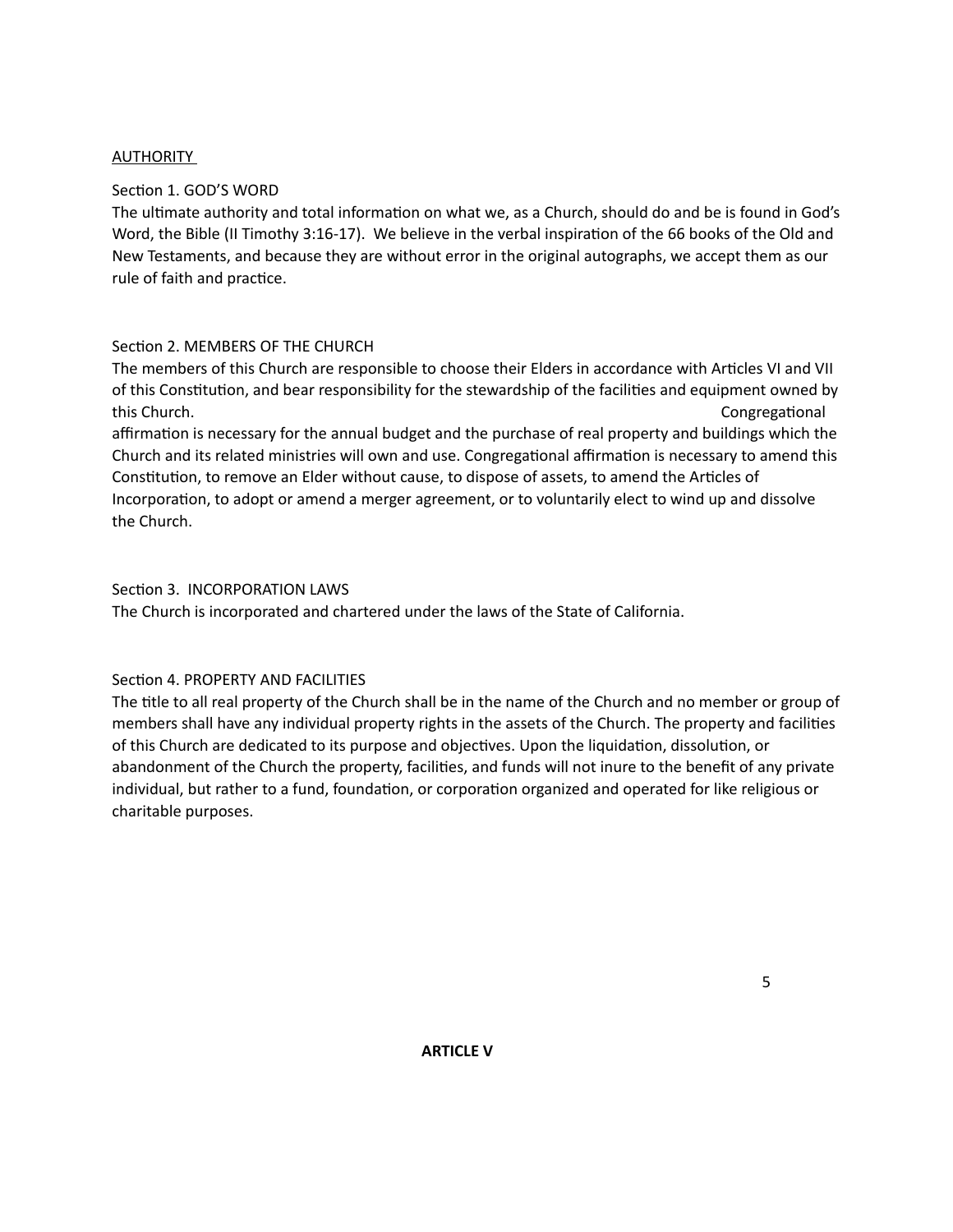## MEMBERSHIP

Membership in this Church shall consist of such persons who have confessed Jesus Christ to be their personal Lord and Savior; have been baptized as a believer in water in the name of the Father, Son, and of the Holy Spirit; and have complied with the following. (Matthew 28:19-20; Acts 2:38-41; 8:26-38).

Section 1. PROCESS

1. Demonstrate a desire to unite with this congregation.

2. Attend "Welcome to Christian Life Center" class(es), and read and sign a Statement of

Agreement with this Constitution, a Statement of Faith, and a Church Covenant.

3. Willingly submit to Christ as the Head of the Church, to the leadership of this Church, and to the other members of this fellowship.

4. Complete the membership process prescribed by the Board of Elders.

# Section 2. PRIVILEGE

All members have the privilege to participate in the ministries of the Church and those 16 years of age and above have the privilege of participating when an affirmation of the membership is asked for in the business meetings of the Church.

# Section 3. EXPECTATIONS

1. WEEKLY WORSHIP: Participate in the weekly worship services on a regular basis.

2. GROUP PARTICIPATION: Join the family life of the Church in a congregational and/or small group context.

3. SPECIFIC MINISTRY: Exercise one's spiritual gift(s) in specific areas of ministry.

4. CHURCH INVOLVEMENT: Support the variety of ministries of the Church through prayer and service. The contract of the contract of the contract of the contract of the contract of the contract of the contract of the contract of the contract of the contract of the contract of the contract of the contract of the c

5. CONSISTENT GIVING: Contribute financially to the Church in a consistent, generous manner.

6. PERSONAL EVANGELISM/WORLD OUTREACH: Share one's faith personally while supporting others who proclaim the gospel around the world.

7. WILLING ACCOUNTABILITY: Respond positively to the leadership of the Board of Elders in matters of Church policy and discipline.  $\blacksquare$  and the solution of Church policy and discipline.

PERSONAL GROWTH: Assume the responsibility for one's own spiritual nourishment through personal and corporate Bible study and prayer.

# Section 4. DISCIPLINE

The desire of CHRISTIAN LIFE CENTER is to edify and exhort our membership to a consistent Christian life style. In the event Church discipline is necessary, the steps as outlined in Matthew 18:15-17 will be pursued with the following understanding:

1. The goal of Church discipline is always to restore our brother.

 6 

- 2. The spirit of Church discipline is to be one of gentleness, but with authority.
- 3. The object of Church discipline is to maintain a pure and godly testimony to the world.

# Section 5. TERMINATION OF MEMBERSHIP

Church membership may be terminated for any of the following reasons: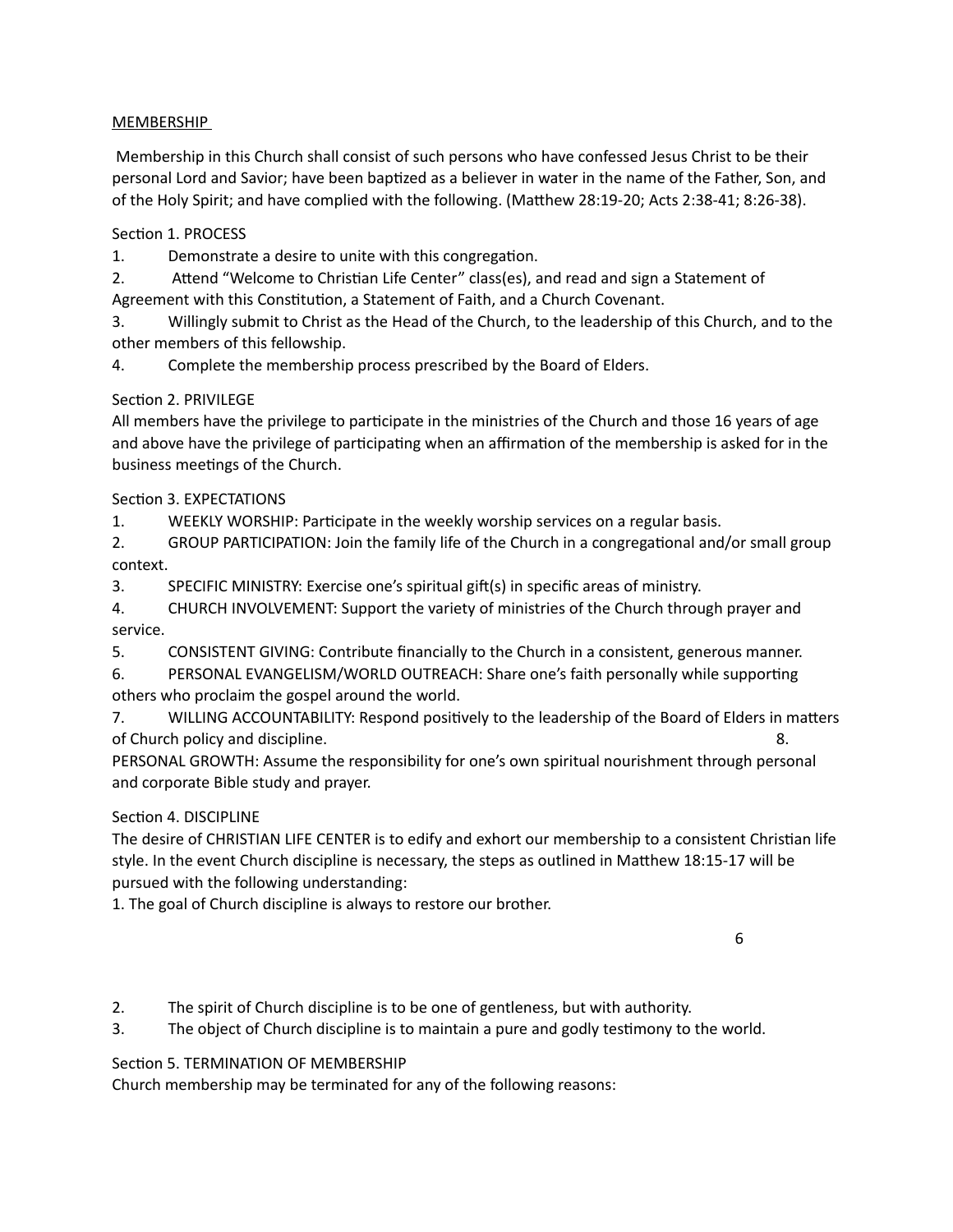1. Leaving the Church.  $\frac{1}{10}$  and  $\frac{1}{10}$  and  $\frac{1}{10}$  and  $\frac{1}{10}$  and  $\frac{1}{10}$  and  $\frac{1}{10}$  and  $\frac{1}{10}$  and  $\frac{1}{10}$  and  $\frac{1}{10}$  and  $\frac{1}{10}$  and  $\frac{1}{10}$  and  $\frac{1}{10}$  and  $\frac{1}{10}$  and  $\frac$ 

Disqualification by the Board of Elders for:

a) Failure to meet the criteria set forth in Article V, Section 1 and/or expectations of Article V, Section 3.

b) Failure to properly respond to Church discipline.

3. Continued lack of interest and attendance at the services of the Church, illness or old age excluded, when such condition continues for one year without any comment from the member involved, after written and/or verbal notification.

4. Departure from the faith by advocating, teaching, or distributing literature contrary to the Church's Statement of Faith.

5. Continuance in sinful practices without repentance.

6. The member's life and conduct is not in accordance with the membership covenant in such a way that the member hinders the ministry of the Church in the community.

7. Death of the member. Such action of dismissal shall be made in harmony with the steps outlined in Matthew 18:15-17; removal from Church membership may take place upon the decision of the Board of Elders.

Section 6. TRANSFERABILITY OF MEMBERSHIP Membership in Christian Life Center of Merced is not transferable to any other person or entity.

### **ARTICLE VI**

### CHURCH GOVERNMENT

Section 1. GOVERNING BODY

The governing body of the Church will be a Board of Elders which will function in legal matters as a Board of Directors.

### Section 2. ELDERS

1. Elders are nominated by the Board of Elders and affirmed by the members according to the qualifications of 1 Timothy 3: 1-7 and Titus 1:5-9. Elder candidates must be members for at least one year prior to taking office. All nonaffirmation votes will be followed up by the Elders.

 7 

2. Elders are responsible for the oversight and direction of all matters of Church life and practice. (I Timothy 3:4-5; 5:17) Fifty percent plus one of the Elders will constitute a quorum.

3. Corporate officers shall be appointed from the Board of Elders.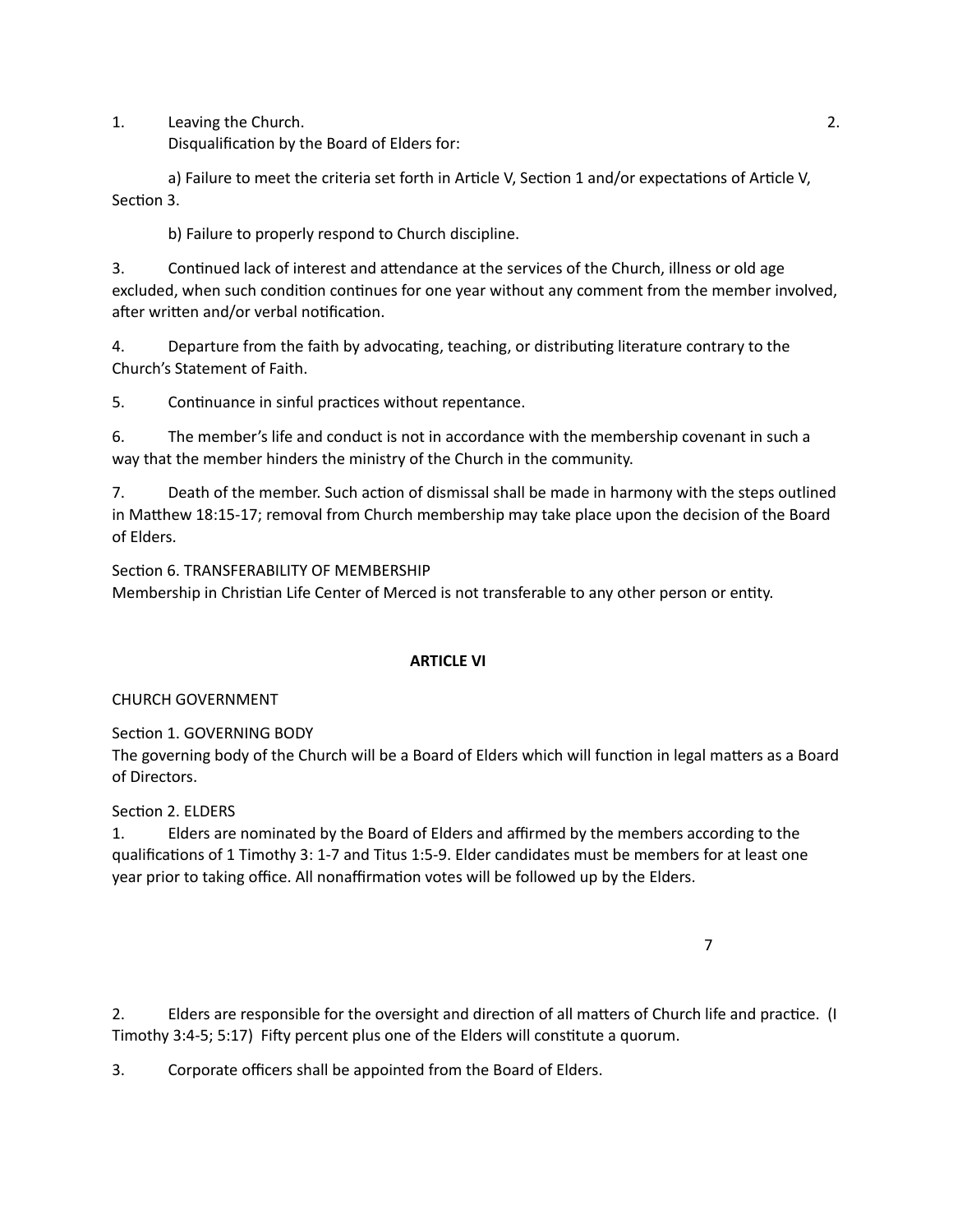- 4. Eldership may be terminated by:
- a) Leaving the Church.
	- b) Resignation.
	- c) Disqualification by the remainder of the Board of Elders for:
		- i. Failure to maintain scriptural standards of character.
		- ii. Failure to discharge duties.
		- iii. Failure to maintain Church Membership (i.e., membership terminated).
- 5. The Senior Pastor of the Church will serve as an ex-officio voting member of the Board of Elders. In the absence of the Senior Pastor, the Associate Pastor, or other designated CLC Pastor will act as the ex-officio
- 6. The maximum number of permanent members of the Board of Elders shall not exceed ten (10).

### Section 3. ELDER MENTORING (Temporary Elders)

1. The Board of Elders may also recommend persons to serve as temporary members to the Board of Elders.

- 2. There shall be no more than two Persons serving as temporary elders at any one time.
- 3. The term of office for temporary members of the Board of Elders shall be for six months.
- 4. No person shall be appointed as a temporary elder for more than two consecutive terms.

### Section 4. POWERS OF ELDERS

Subject to the limitations of the Articles of Incorporation, other sections of this Constitution and California law, all powers of the Church shall be exercised by or under the authority of, and the business of the Church shall be controlled by, the Board of Elders. Without limiting the general powers, and subject to affirmation of the Church membership as set forth in Article IV, Section 2, the Board of Elders shall have the following powers:

1. To conduct, manage and control the affairs and business of the Church; and make such rules and regulations not inconsistent with law, the Articles of Incorporation, or this Constitution, to effect same. 2.

To borrow money and incur indebtedness for the purpose of the Church and for that purpose to cause to be executed and derived in the Church name, promissory notes, bonds, debentures, deeds of trust, mortgages, pledges, hypothecations, or other evidences of debt and securities.

3. To remove fellow Elders by a vote of not less than two-thirds (2/3) of the permanent members of the Board of Elders.

 8 

4. To select, discipline, and/or remove an officer of either the Board of Elders or the Church.

5. To prescribe such powers and duties for such officers, agents and employees as are not inconsistent with law, the Articles of Incorporation, or this Constitution; and to fix their compensation.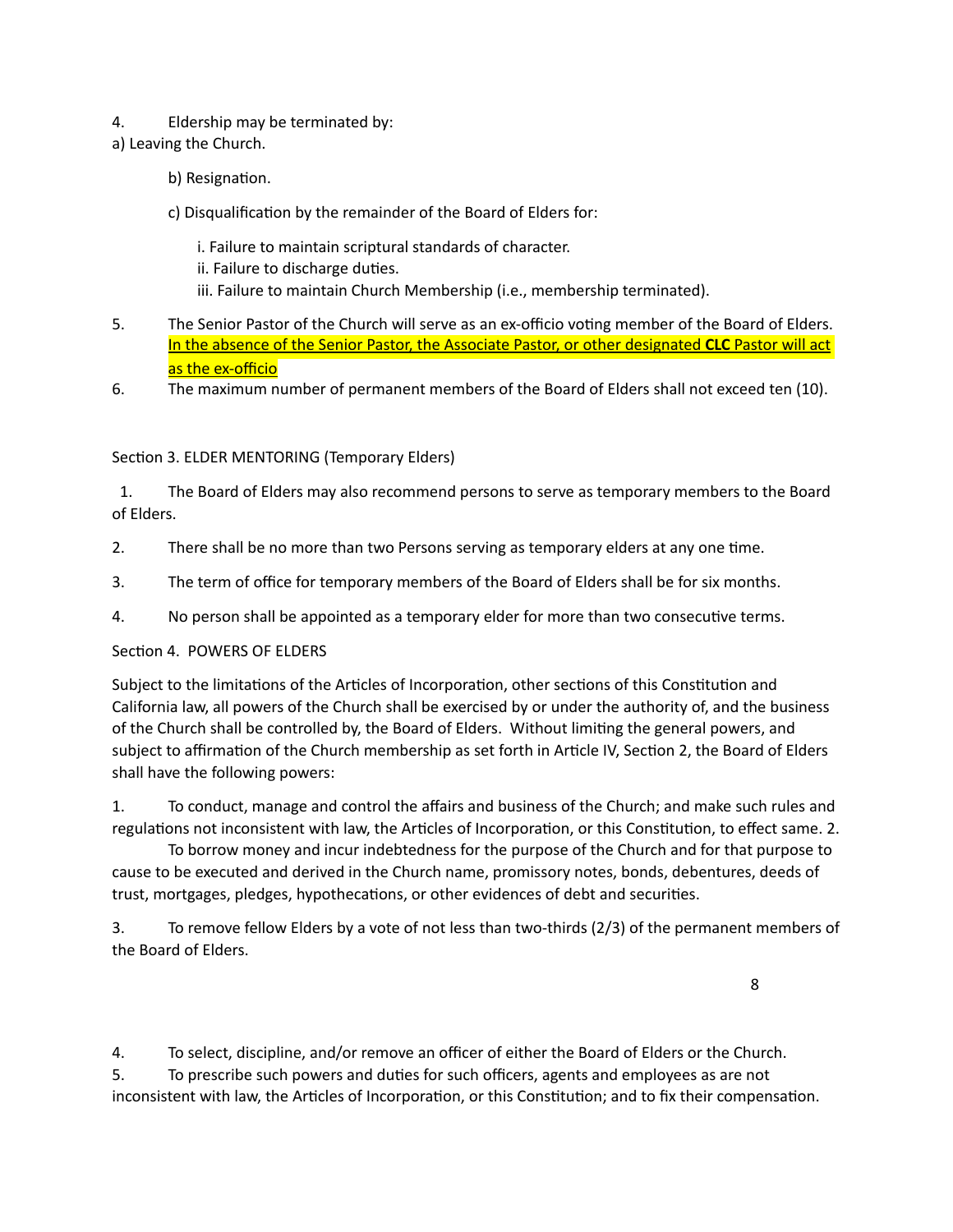- 6. To Establish policy for the Board of Elders and/or the Church.
- 7. To amend this Constitution or the Articles of Incorporation of the Church.

## Section 5. TERM OF OFFICE

There shall be two classifications of Elders, that is, Permanent and Temporary. Permanent members of the Board of Elders shall have a perpetual term of office which shall continue until he/she ceases to act as such Elder by reason of his/her death, resignation or removal as herein set forth. Only Permanent Elders shall be entitled to vote on that business or exercise those powers as set forth in items (3) through (7) of Section 4, above Temporary Elders shall have a term of office of six (6) months, at which time said Temporary Elder's term of office shall automatically terminate. No Temporary Elder shall be appointed or elected for more than two (2) consecutive six (6) month terms of office. All temporary Elders shall complete two (2) consecutive temporary terms prior to being appointed to a Permanent Member position. Elders leaving the Elder Board (excluding a sanctioned sabbatical) must go through the process of nomination, application, and interview by the Elder Board and affirmation from the congregation in order to return to the Board of Directors/Elders.

Temporary Elders shall not vote on that business nor exercise those powers as set forth in (3) through (7) of Section 4, above. In all other respects, except as limited by the Articles of Incorporation, other sections of this Constitution or California law, the powers, rights, duties and responsibilities of the Permanent Elders and the Temporary Elders shall be the same.

### Section 6. PLACE OF MEETING

Regular meetings of the Board of Elders shall be held at any place or video conferencing within the State that has been designated from time to time by resolution by the Board of Elders, or by written consent of all voting members of the Board. In the absence of this designation, regular meetings shall be held at the principal office of the Church. Special meetings of the Board may be held either by video conferencing or at an Elder Board designated location or at the principal office.

### Section 7. ORGANIZATION MEETING

Immediately following each annual meeting of members, the Board of Elders shall hold an annual meeting for the transaction of its business. No notice of such organization meeting need be given.

# Section 8. OTHER REGULAR MEETINGS

Other regular meetings of the Board of Elders shall be held without call on the third Monday of each month at 7:00 P.M., provided however, should said date fall on a legal holiday, then the meeting shall be held at the same time on the following Monday. Notice need not be given of any regular meeting.

 9 

# Section 9. SPECIAL MEETINGS

Special meetings of the Board of Elders for any purpose or purposes may be called at any time by the President or by any three (3) Elders. Written notice of the time and place of special meetings shall be delivered personally to each Elder or sent to each Elder by text or email. The notice shall be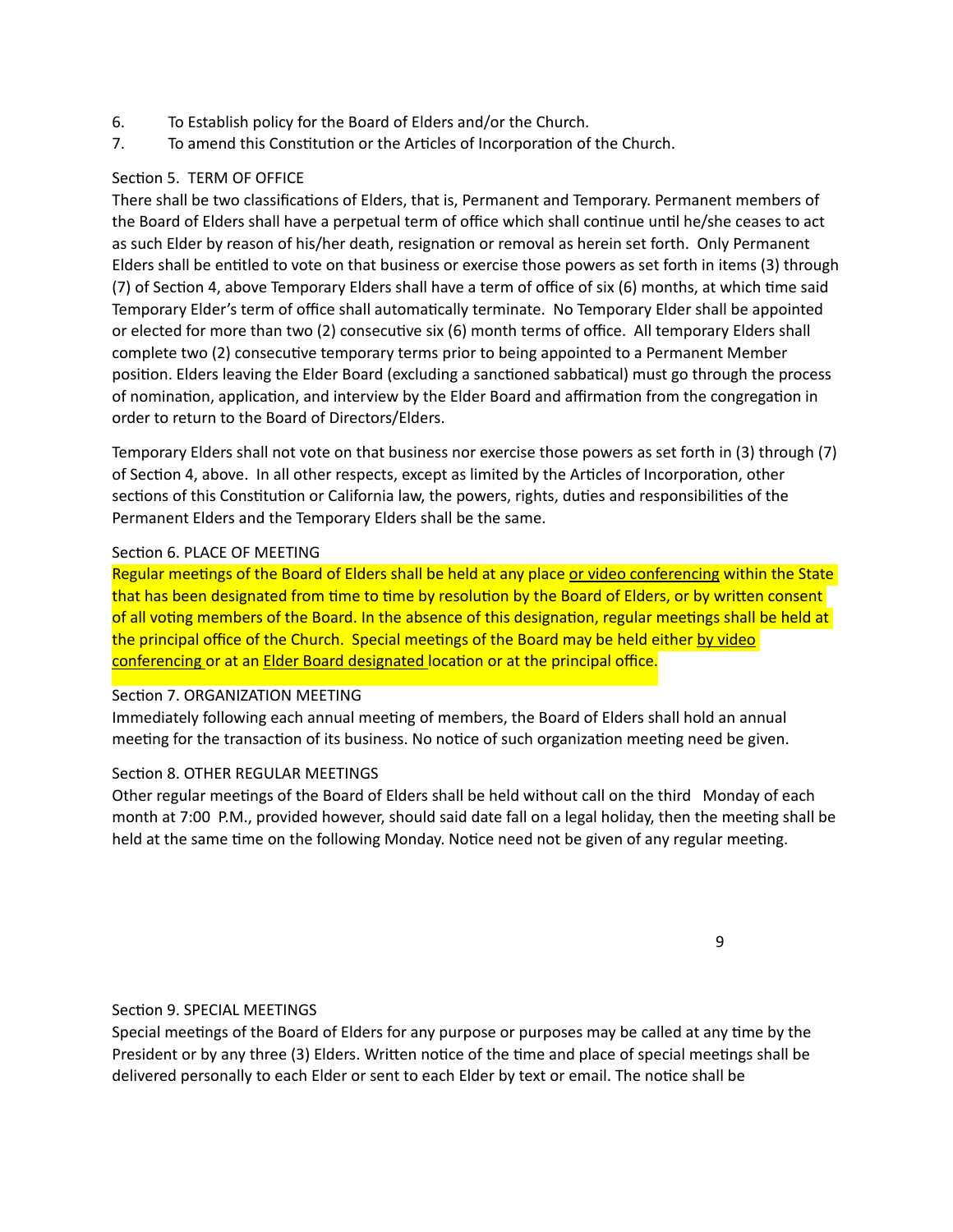electronically communicated using phone number on file as it is shown on the records of the Church and at least seven (7) days before the time of the holding of the meeting.

The transactions of special meetings of the Board of Elders, however called and noticed and wherever held, shall be as valid as though a meeting had been held after regular call and notice, if a quorum is present, or if either before or after the meeting each of the Elders not present signs a written waiver of notice or a consent to hold the meeting or an approval of the minutes. All such waivers, consents, or approvals shall be filed with the Church records or made a part of the minutes of the meeting.

### Section 10. ACTION WITHOUT MEETING

Any action by the Board of Elders may be taken without a meeting if all members of the Board, individually or collectively, consent in writing to said action. Such written consent or consents shall be filed with the minutes of the proceedings of the Board of Elders.

### Section 11. COMPENSATION

The Elders shall receive no compensation for their services as Elders, except that nothing herein shall prevent the minister or pastor of the Church from receiving reasonable compensation for his services in such religious capacity.

### Section 12. OFFICERS

The officers of this Church shall be a President, a Vice-President, a Secretary, and a Treasurer, and such other officers as the Board of Elders may in its discretion from time to time appoint. One person may hold two or more offices, except those of President and Secretary.

Officers shall be chosen annually by the Board of Elders at the beginning of the fiscal year in the month of July, and each such officer shall hold office until he resigns or is removed or is otherwise disqualified to serve, or until his successor shall be elected and qualified, whichever occurs first. Officers appointed at the discretion of the Board shall serve such terms, have such authority and perform such duties as are provided in this Constitution or as may be prescribed from time to time by the Board of Elders. Any officer may be removed, either with or without cause, by a majority vote of the Permanent Elders then in office. Any officer may resign at any time by giving written notice to the Board of Elders or to the President or to the Secretary of the Church. Any such resignation shall take effect at the date of the receipt of such notice or at any later time specified therein, and, unless otherwise specified therein, the acceptance of the resignation by the Board shall not be necessary to make it effective.

 10 

### **ARTICLE VII**

#### ORGANIZATIONS AND MEETINGS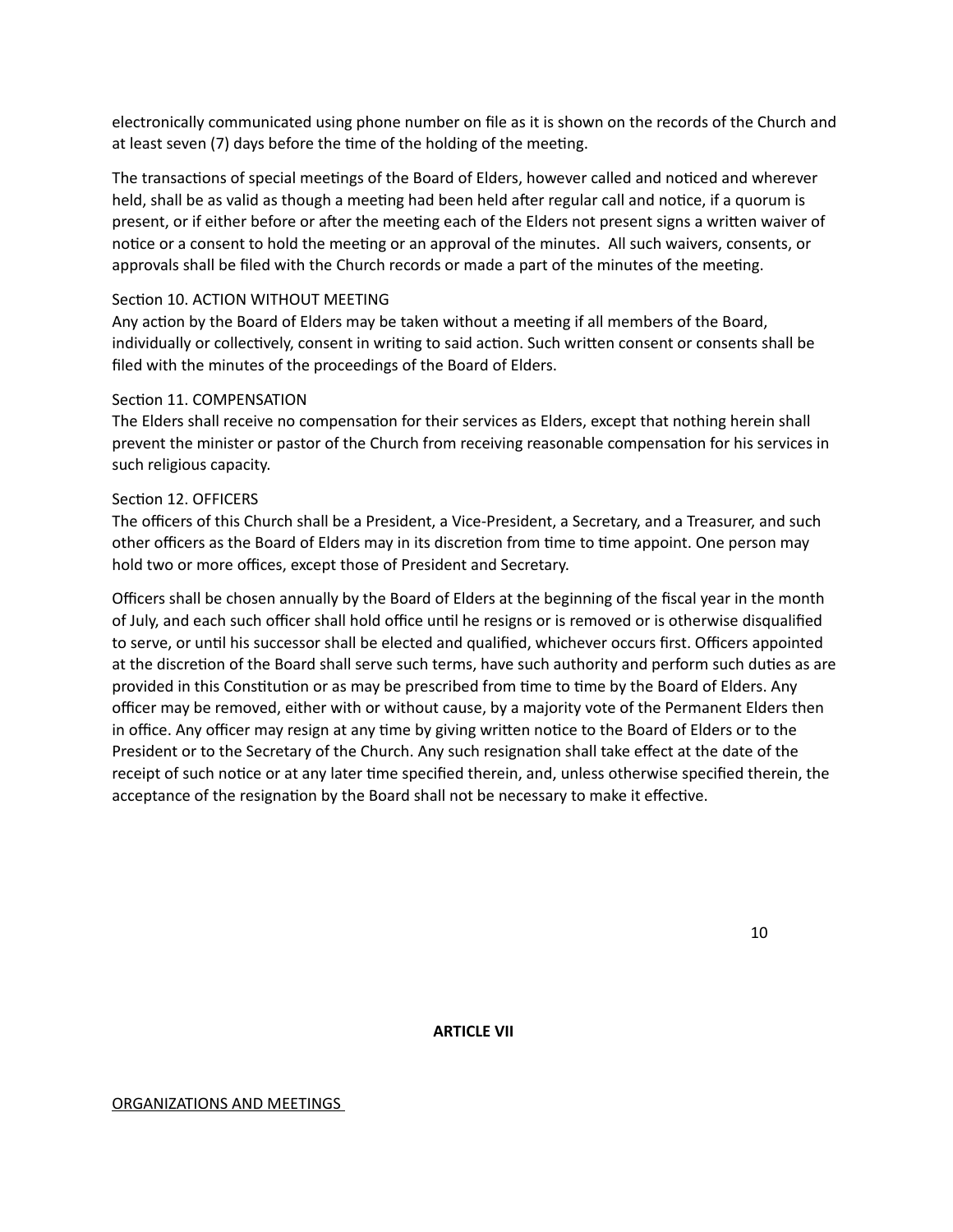## SecPon 1. ORGANIZATION REQUIREMENTS 1.

Only those organizations that are approved by the Board of Elders of the Church shall be recognized as a part of our Church program and ministry.

2. These organizations have no authority in themselves other than that authority delegated to them by the Board of Elders.

3. All organizations must be committed to the purpose and objectives of the Church and be supportive of our "Statement of Faith."

# Section 2. USE OF FACILITIES

No meetings, gatherings, events, or activities of individuals, organizations or group of persons not directly affiliated with the Church shall be conducted in the facilities of our Church without the express permission of the Board of Elders. The use of all church property and facilities will and must be used only for Christian functions, or those activities not contrary to our bylaws, and are based on the Bible and Christian Life Center beliefs.

# Section 3. BUSINESS MEETINGS

1. The fiscal year of the Church shall be July  $1st - June 30th$ .

2. The annual business meeting of the Church shall be held in July of each year at a time determined by the Board of Elders. Agenda items for the Annual Business meeting must be submitted to the Board of Elders no less than six weeks prior to the annual meeting.

3. A special business meeting of the Church may be called by the Board of Elders. At least two weeks in advance of the special meeting, a public announcement will be made from the pulpit during the regular Sunday A.M. services of the Church and put in the bulletin and communicated to the congregation using current forums both written and social media on the same day, specifying the time, location and agenda.

4. At any Church business meeting, the members present shall constitute a quorum for the transaction of business. There shall be no votes by proxy.

5. Except as otherwise set forth herein, a majority affirmation of the members present at any business meeting shall prevail. The manner in which the affirmation is taken shall be at the option of the Elders leading the meeting. All non-affirmations will be followed up by the Elders.

6. In case of questions regarding parliamentary procedure, "Roberts Rules of Order" shall be used as a guideline but shall not be considered binding upon the Elders or the will of the people.

7. The president or a member of the Board of Elders designated by the president shall moderate the business meetings of the Church.

 11 

# **ARTICLE VIII**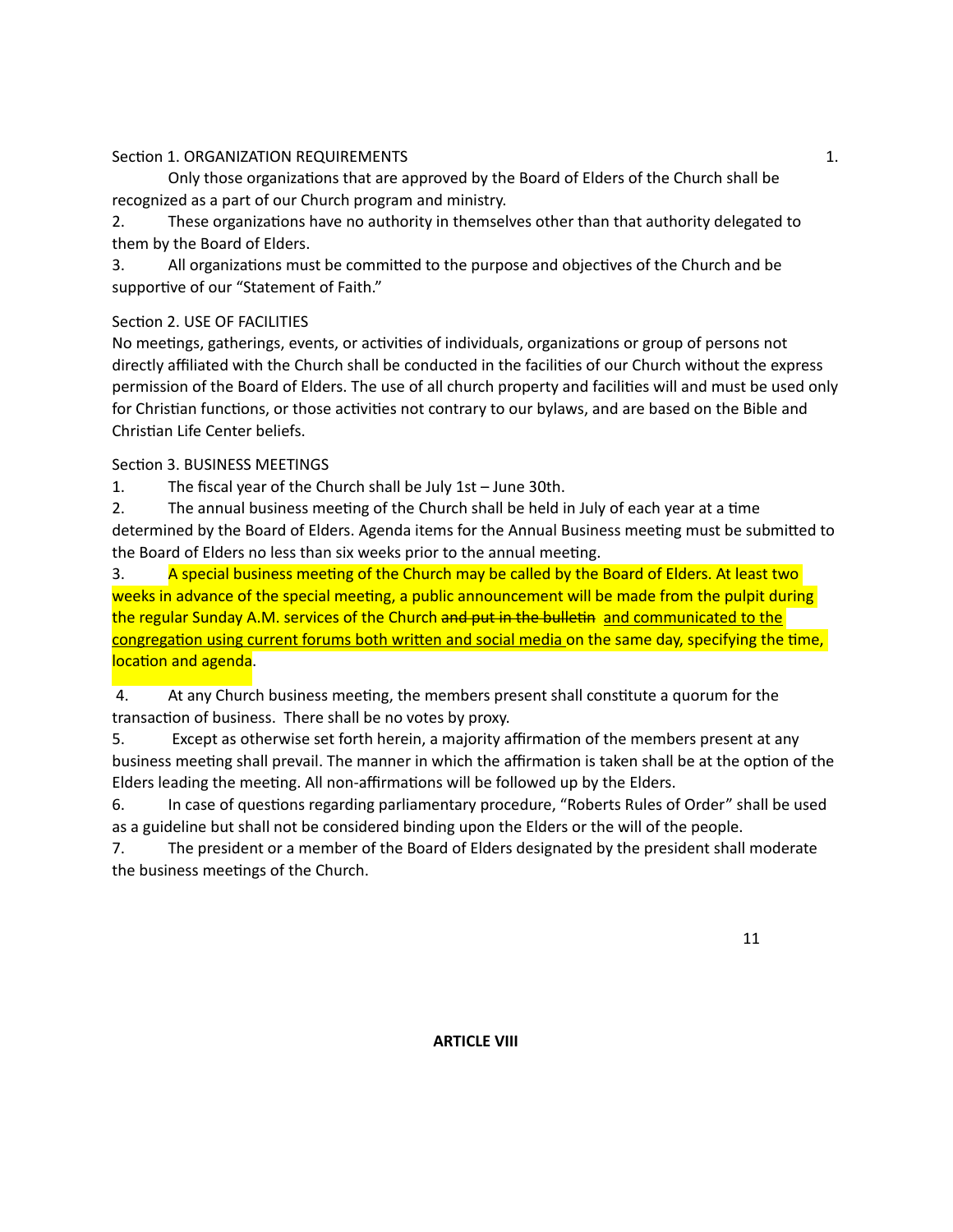### AMENDMENTS TO CONSTITUTION

This Constitution may be amended by a two-thirds affirmation of the members present at a duly called Church business meeting; provided notice of the meeting has been given by public announcement in the regular services of the Church, at least two weeks in advance, stating the time, location and agenda.

### **ARTICLE IX**

### MISCELLANEOUS

## Section 1. EXECUTION OF DOCUMENTS

The Board of Elders, except as otherwise provided in this Constitution, may by resolution authorize any officer or agent of the Church to enter into any contract or execute and deliver any instrument in the name of and on behalf of the Church, and such authority may be general or confined to specific instances. Unless so authorized by the Board of Elders, no officer, agent or employee shall have any power or authority to bind the Church by any contract or engagement or to pledge its credit or to render it liable pecuniary for any purpose, in any amount. Except as otherwise specifically determined by resolution of the Board of Elders, or as otherwise provided by law, checks, drafts, promissory notes, orders of payments of money and other evidences of debt of the Church shall be signed by two members of the Board of Elders to be valid and negotiable.

### Section 2. DEPOSITS OF FUNDS

All funds of the Church shall be deposited from time to time to the credit of the Church in such banks, trust companies, or other depositories as the Board of Elders may select.

### Section 3. INSPECTION OF CHURCH CONSTITUTION (BYLAWS)

For legal purposes, this Constitution shall serve as the bylaws of the corporation (Church). The Church shall keep in its principal office the original or a copy of this Constitution, as amended or otherwise altered to date, which shall be open to inspection by the members' at all reasonable times during office hours. 

 12 

Unless the context otherwise requires, the general provisions, rules of construction and definitions contained in the California General Nonprofit Corporation Law shall govern the construction of this Constitution.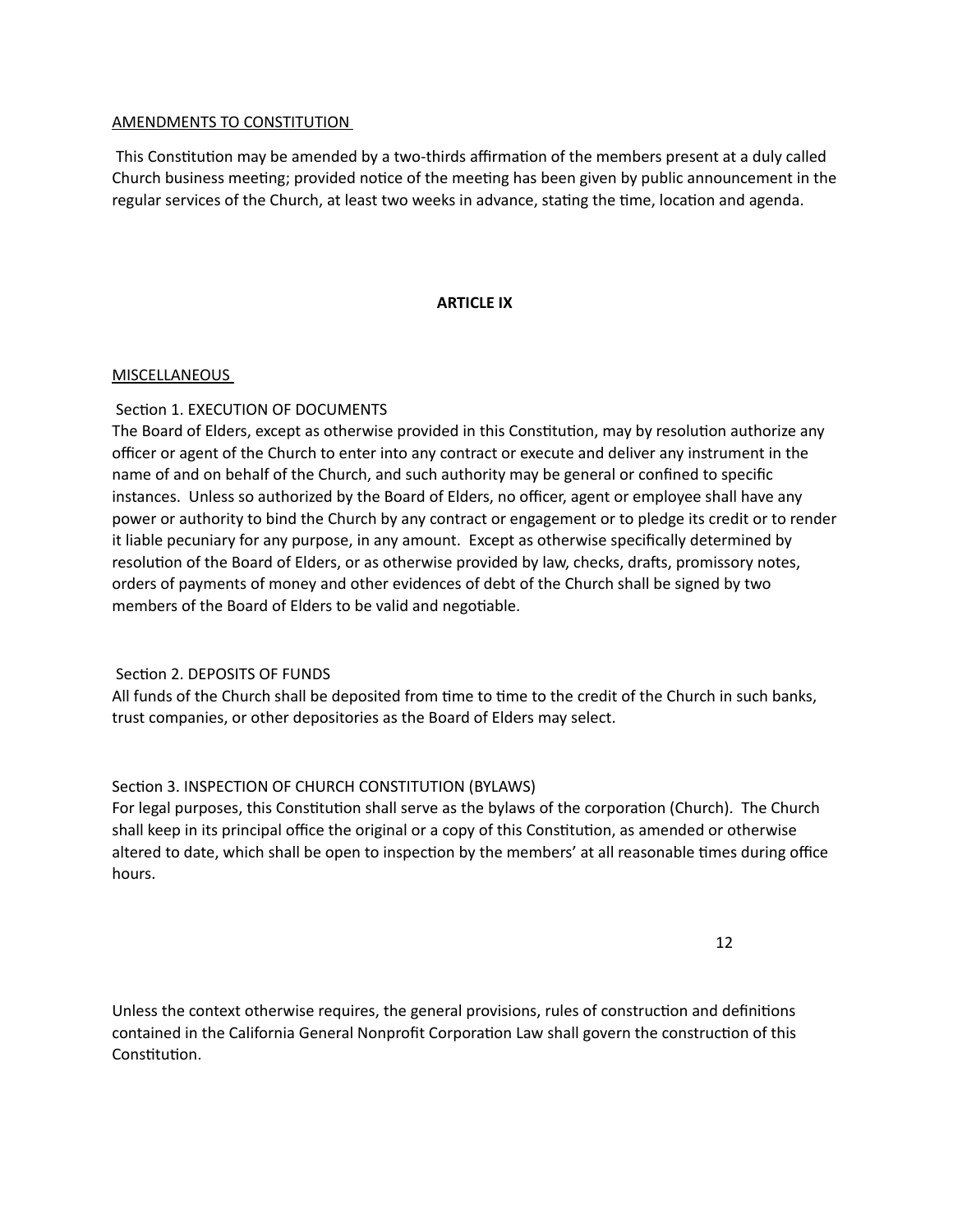### **ARTICLE X**

#### MINISTERIAL CREDENTIALS

#### Section 1. MINISTRY DESCRIBED

Recognition of candidates for the ministry in the fellowship of Christian Life Center shall be granted to men or women who demonstrate a worthy response to an evident call to service and who have been filled with the Holy Spirit. They shall receive recognition according to the following classification:

a) Specialized Ministers are persons who show a commitment to devote their time to a

specialized ministry such as Visitation, Music, Christian Education, Youth, etc.

**b)** Licensed Ministers are persons who have had some experience in the work of the Lord and purpose to give themselves wholly to the Ministry of the Word. They shall prove this purpose by submitting themselves to such preparation as may be required by the Board of Elders.

#### SecPon 2. QUALIFICATIONS 1.

Basic qualifications, which shall be required for all degrees of Ministry, shall include:

- a) A scriptural born again experience and the Baptism of the Holy Spirit according to the teachings of the Scriptures.
- b) A call of God to the ministry evidenced by a personal conviction, confirmed by the

work of the Spirit, and recognized by the congregation of Christian Life Center.

c) A blameless Christian life and a good report of those who are outside the Church.

d) A thorough understanding of, and agreement with, the doctrinal position required by the Board of Elders.

e) An active loyalty to Christian Life Center.

f) An evident determination to study the Word of God, taking advantage of every means available for the improvement and development of his or her ministry.

g) A readiness to seek and receive the counsel of the pastoral staff.

2. Specific Qualifications: In all cases, applicants shall be expected to have cooperated fully with any plan for study which the Board of Elders shall require. Credentials shall be granted only after the requirements have been fulfilled.

 13 

Where ordination is sought, a written and oral examination must be taken and approval granted by a unanimous vote of the Board of Elders.